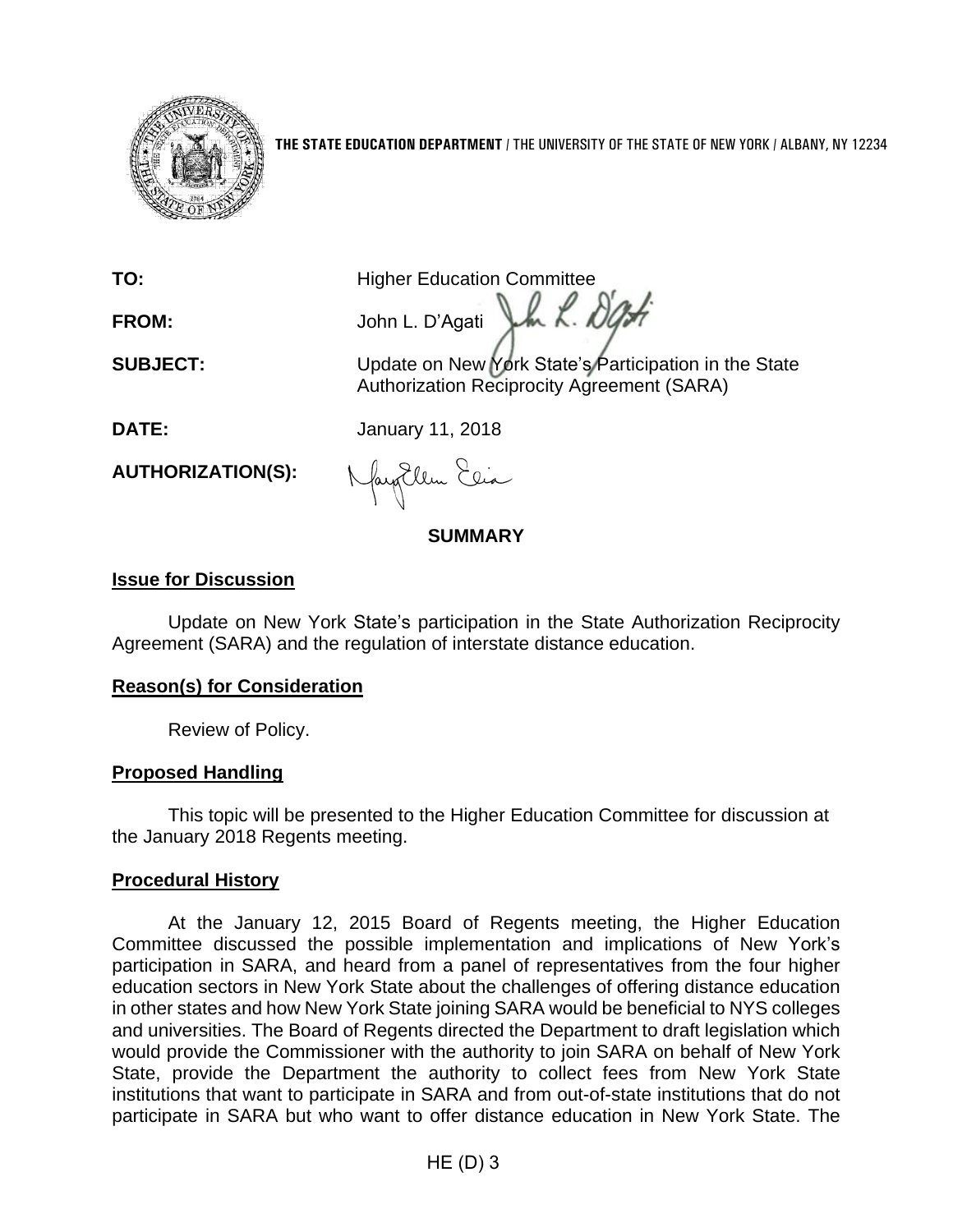money raised by these fees would cover the costs of administering SARA, including the costs for Department staff assigned to these responsibilities, so that the services and responsibilities the Department performs on behalf of New York State institutions of higher education, including the program review and registration responsibilities, would not be negatively impacted by the new SARA work.

At the February 10, 2015 Board of Regents meeting, the Higher Education Committee discussed the Department's draft legislation and directed the Department to move forward with legislation to be included in the package of Departmental legislative proposals being submitted for consideration by the Legislature. The Department's bill received unanimous support from the four NYS higher education sectors.

At the April 14, 2015 Board of Regents meeting, the Higher Education Committee discussed the estimated resources that would be required by the Department to administer the SARA work.

On August 13, 2015, the Governor signed into law Chapter 220 of the Laws of 2015 which enacted a new Education Law §210-c to give the Commissioner the authority to enter into SARA, subject to an appropriation, and provided the Department with the authority to collect fees from NYS and out-of-state IHEs to cover the administrative costs of this work.

At the April 2016 Board of Regents meeting, the proposed SARA regulations were discussed in the Higher Education Committee. A Notice of Proposed Rule Making was published in the State Register on May 4, 2016.

At the September 13, 2016 Board of Regents meeting, the Higher Education Committee discussed the proposed regulations and the overall assessment of public comment, and voted to adopt regulations to authorize New York State institutions to participate in SARA for postsecondary distance education, and for the approval of out-ofstate institutions to provide distance education to New York State residents. The Higher Education Committee directed the Department to evaluate the implementation of SARA and report back to the committee in one year.

### **Background Information**

After the September 13, 2016 adoption of the regulations, the Department began the preliminary work of hiring staff to support initial implementation and finalizing New York State's affiliation with the regional higher education compact for the purposes of administering SARA. Based on agreements made prior to joining SARA, the Board of Regents and Department were expecting to hire four staff members to fully support this new area of work. The Department was authorized to bring on only three staff members to provide direction and oversight over this work, one of which is a temporary position, scheduled to end in February 2019. To date, the Department has not been permitted to hire the fourth staff member, despite the availability of funds to support the position, raised by the fees paid to the Department. The implications of this staffing deficit are discussed in this item.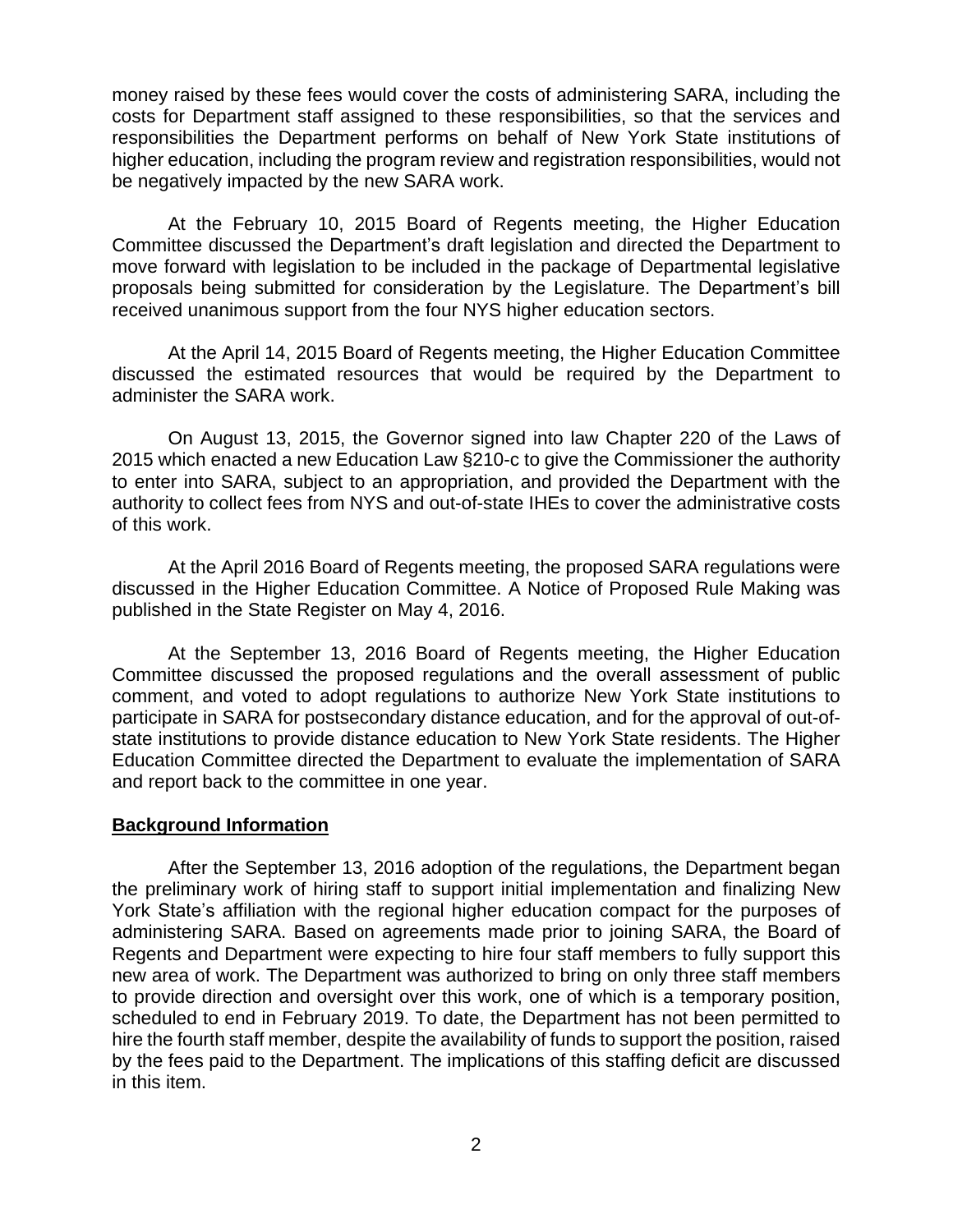#### *Initial Institutional Review*

New York State joined SARA on December 9, 2016, and the Department began accepting applications from New York State institutions seeking to participate in SARA on December 19, 2016. Since December of 2016, the Department has reviewed and approved 78 applications from New York State institutions (see Table 1). Of the 78 New York State institutions currently participating in SARA, the breakdown by higher education sector is: 61 percent independent/non-profit; 28 percent SUNY; 8 percent proprietary; and 3 percent CUNY. New York State institutions approved to participate in SARA are listed in Appendix 1.

In July of 2017, New York State began accepting applications from out-of-state institutions that do not participate in SARA, and seek to offer distance education programs to students in New York State. Since July of 2017, the Department has received 31 applications from out-of-state institutions seeking distance education approval (see Table 1). The Department has approved 16 institutions thus far and 15 applications are still under review. Of the 31 applications received by the Department, the breakdown by sector is: 47 percent independent/non-profit; 50 percent for-profit; and 3 percent public. Out-of-State institutions that have been approved to offer distance education outside of SARA to students located in New York are listed in Appendix 2.

#### Table 1

|                                  | <b>NYS</b><br><b>Institutions</b> | <b>Out-of-State</b><br><b>Institutions</b> |  |
|----------------------------------|-----------------------------------|--------------------------------------------|--|
| <b>New Applications Received</b> | 81                                | 31                                         |  |
| New Applications Approved        | 78                                | 16                                         |  |
| New Applications Pending         | 3                                 | 15                                         |  |

The number of New York State institutions initially submitting applications to participate in SARA are on track with what the Department predicted, based on preliminary input from institutions. All 12 of the New York State institutions that were approved under SARA for a one-year term in December of 2016 have renewed their participation for another year.

The number of applications submitted by out-of-state institutions operating outside of SARA has been larger than anticipated. Prior to the adoption of the new regulations, the Department did not track distance education offered to students in New York State by out-of-state institutions, therefore had no baseline projection of how many institutions, that were not SARA participants, would be seeking approval. The Department has also found that the review of out-of-state institutions seeking distance education approval is more complicated and time consuming than the review of applications from New York State institutions. This is due in part to the fact that the Department already has a working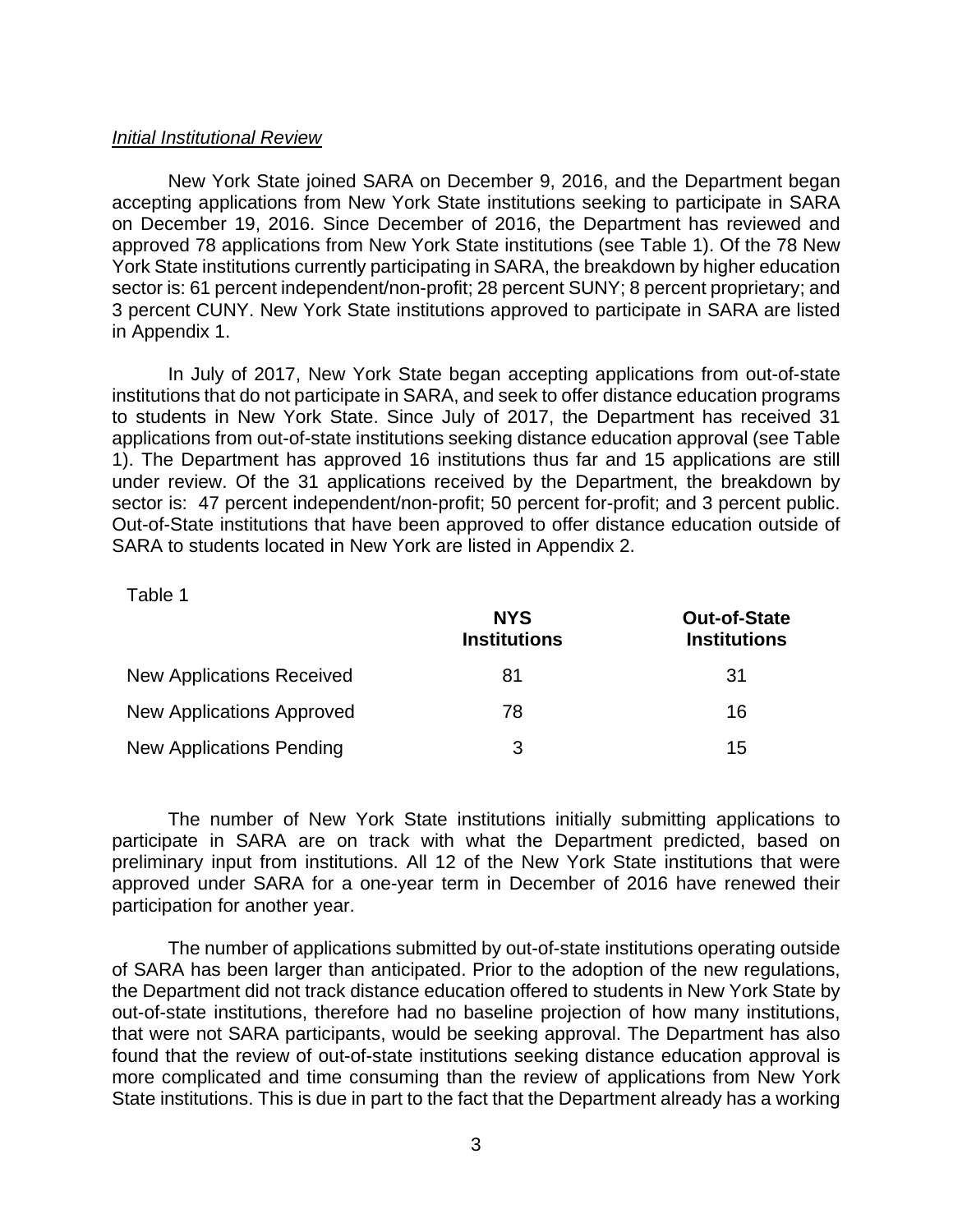knowledge of New York State institutions prior to their application for SARA, and does not have that same knowledge about out-of-state institutions. These reviews are also complicated by the fact that several institutions that have applied do not meet the initial eligibility requirement of a financial composite score of 1.5 or higher, but are requesting a waiver, as permitted by the regulations, which the Department must review and evaluate. Based upon ongoing reviews, which are not yet completed, the Department does not believe that all out-of-state institutions that have sought waivers will meet the standards for approval because they will not be able to establish substantially equivalent evidence of financial responsibility, as required by the regulations.

Based on the staggered start dates of application intake, the existing SARA staff members have been able to successfully meet the operational needs of initial application review and evaluation. However, initial review and evaluation are only the beginning of this work, and as the Department moves from initial review to ongoing monitoring and oversight of those approved, there is concern that without the additional SARA staff member that was anticipated and budgeted for, ongoing implementation will be hindered. A part of the Board of Regents original vision for the regulation of distance education under the new regulations, was the Department's creation of more robust web-based guidance for consumers regarding the selection of out-of-state distance education programs. Unfortunately, one of the implications of not being able to hire the fourth staff member is that the development of this web-based consumer guidance has been delayed.

### *Consumer Protections and Consumer Guidance*

While New York State's participation in SARA was widely supported by institutions of all sizes and across all higher education sectors in New York State, some stakeholder groups expressed concerns that participation in SARA would weaken consumer protections in New York State, particularly protections from predatory for-profit institutions. From April through September of 2016, the Board of Regents heard these concerns and discussed them at length prior to joining SARA and adopting the regulations. Despite these concerns, the Board of Regents moved forward with the implementation of SARA, with the caveat that the Department would report on its work and its responsibility to protect New York State students pursuing a college education.

To date, there has been no evidence that consumer protections in New York State have been weakened as a result of the adoption of the new regulations, and the Department will continue to follow consumer protection issues closely as this work unfolds over time. To date, there have been no complaints regarding distance education received by the Department concerning New York State institutions participating in SARA, and none received concerning out-of-state institutions regarding distance education programs offered in New York State. As many of these institutions have not been participating in SARA for even a full year, the Department did not anticipate a large volume of complaints at this point.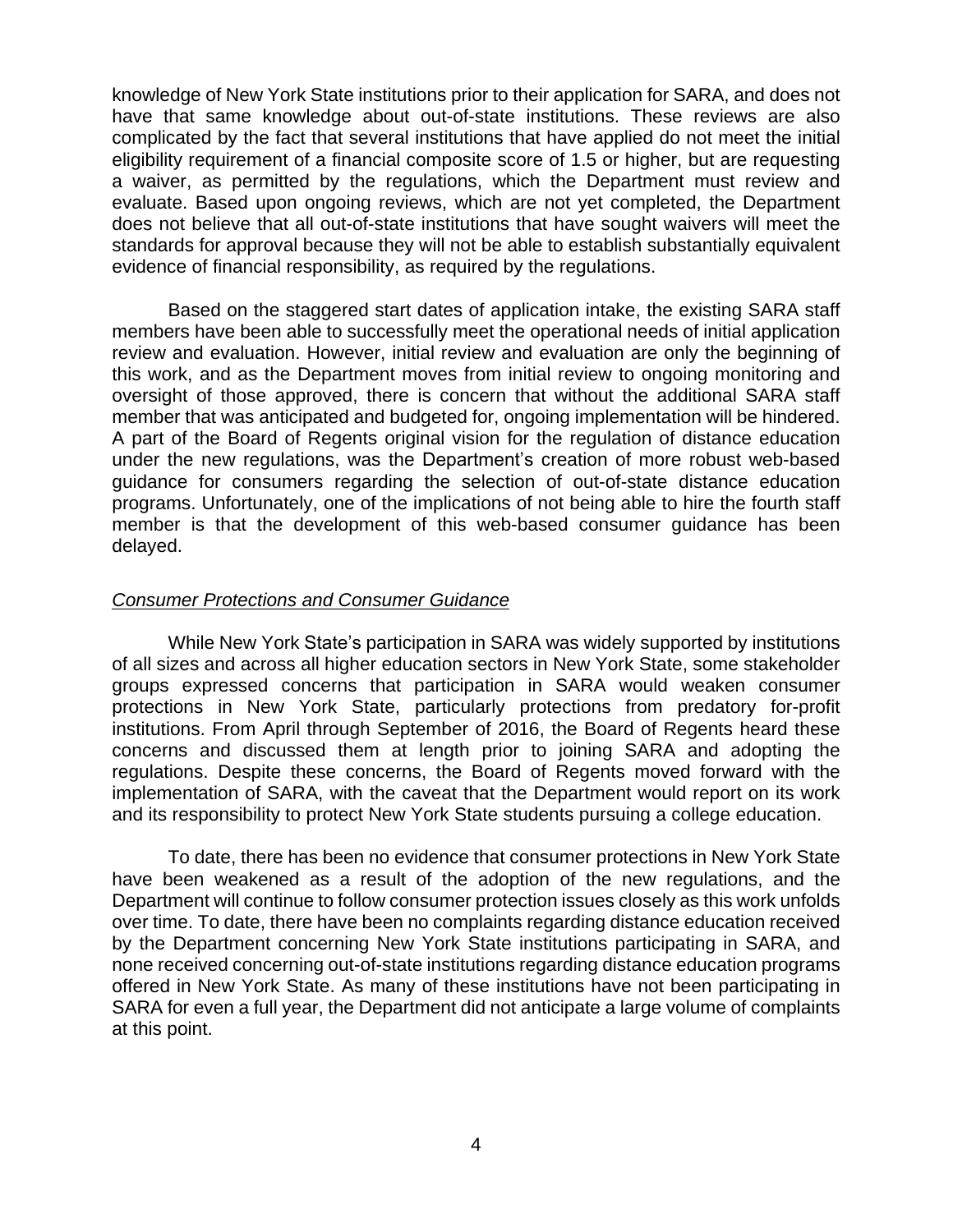## *Federal Regulations for State Authorization*

On July 25, 2016, the United States Department of Education (USDE) disseminated proposed amendments to federal regulations related to state authorization requirements for postsecondary distance education. At the time of the September 2016 Board of Regents discussion and adoption of the regulations, the Board noted the importance of ensuring that the regulations comported with any impending federal regulations regarding state authorization.

On December 16, 2016, USDE adopted final rules for state authorization, which are due to take effect on July 1, 2018. The new federal regulations require:

- institutions offering distance education to be authorized by each state in which the institution enrolls students, if such authorization is required by the state. The regulation recognizes authorization through participation in a state authorization reciprocity agreement, as long as the agreement does not prevent a state from enforcing its own laws;
- institutions to document the state process for resolving student complaints regarding distance education programs;
- public and individualized disclosures to enrolled and prospective students in distance education programs, including adverse actions taken against the school, the school's refund policies, and whether each program meets applicable state licensure or certification requirements. The regulation will also require schools to explain to students the consequences of moving to a state where the school is not authorized, which could include loss of eligibility for federal student aid.

New York State's regulations comport with the new federal regulations, because the federal regulations recognize participation in a state authorization reciprocity agreement, and because SARA does not prevent New York State from enforcing its own laws. Proposed federal legislation to reauthorize the Higher Education Act (the Promoting Real Opportunity, Success, and Prosperity through Education Reform Act or the PROSPER Act) includes the repeal of the federal regulations concerning state authorization scheduled to take effect in July 2018. Should the federal regulations be repealed, it will have no effect on the New York State regulations.

## *Overall Assessment and Next Steps*

One of the early benefits of the enactment of the new regulations is the availability of data on distance education enrollments, which will help to inform policy, strategic planning, and provide information which can aid in the protection of consumers. Prior to the regulations, the Department had no mechanism for obtaining data on out-of-state institutions that were enrolling students in New York State, nor did it have data on New York State institutions' enrollments of out-of-state students in distance education programs.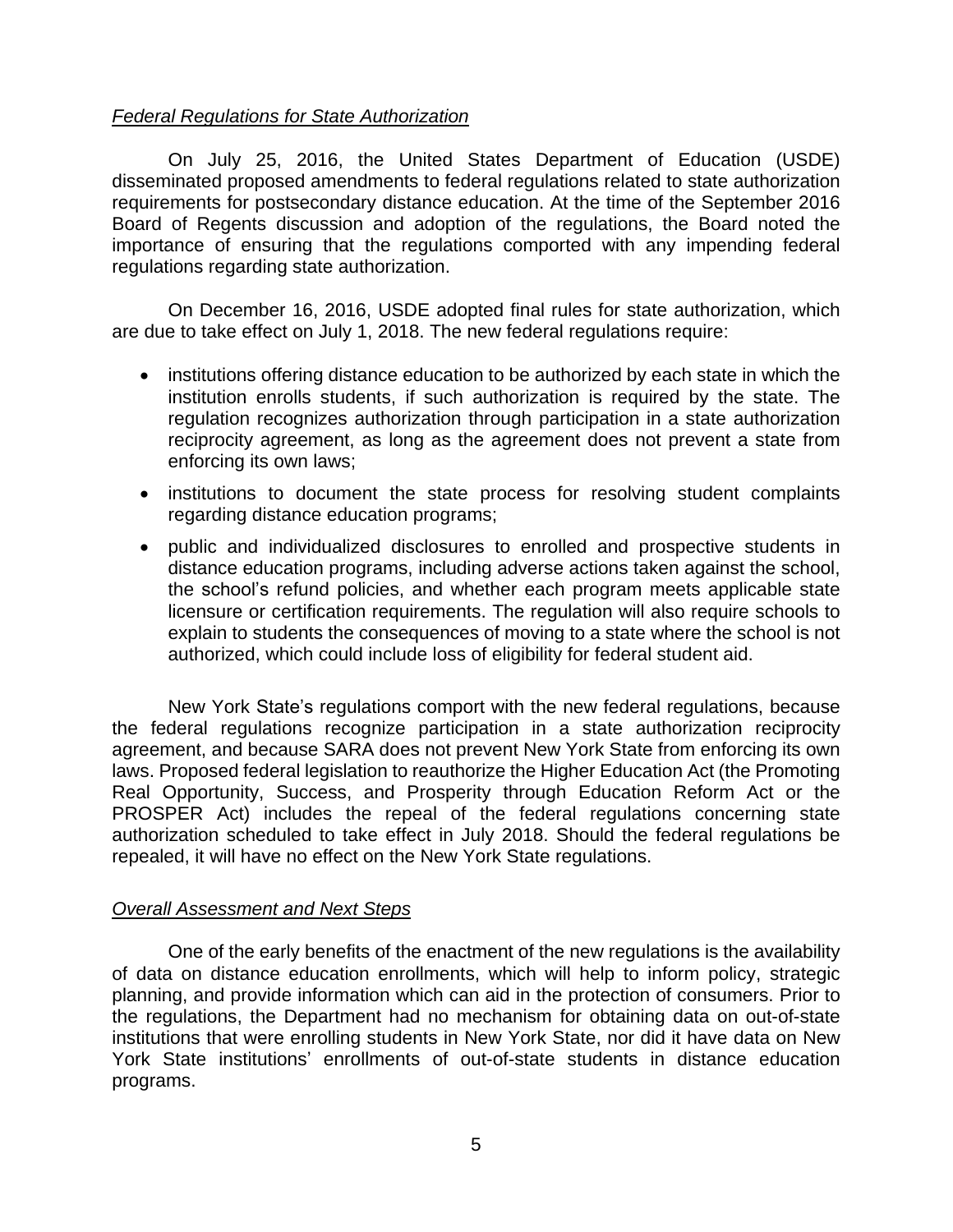The September 2017 SARA Enrollment Report shows that in 2016, 39,111 students from New York State enrolled in distance education offered by institutions located in other states. In the same reporting year, New York State institutions enrolled 42,060 students from states other than New York in distance education.

Given the large numbers of New York State students enrolled in distance education programs in out-of-state institutions, and the large numbers of students located out-of-state who are enrolled in distance education programs offered by New York State institutions, the regulations adopted by the Board of Regents in September 2016 provide an important regulatory framework and oversight process. The first year of implementation was characterized by a steady stream of work related to the initial review and approval of applications. When the Board of Regents approved the regulations in September 2016, it recognized that, as enrollment in distance education continues to increase, the development of more robust consumer information and guidance for navigating distance education options will be an essential next step. The ability to hire the fourth SARA staff member will be critical in meeting the Regents expectations in this area.

In the upcoming year, existing Department staff will move toward renewal reviews and ongoing monitoring of the interstate distance education landscape. In addition, Department staff will engage with the four higher education sectors and NYS institutions that are participating in SARA for more detailed information about their participation in SARA, including its benefits, challenges, and possible areas for improvement. If changes are suggested to the regulations to improve implementation and consumer protection, the Department will bring proposed amendments to the Regents for discussion and approval.

### **Related Regent's Items**

- [September](http://www.regents.nysed.gov/common/regents/files/916hea1.pdf) 2016 Regents Item http://www.regents.nysed.gov/common/regents/files/916hea1.pdf
- April 2016 [Regents](http://www.regents.nysed.gov/common/regents/files/416hed2.pdf) Item http://www.regents.nysed.gov/common/regents/files/416hed2.pdf
- April 2015 [Regents](http://www.regents.nysed.gov/common/regents/files/meetings/Apr%202015/415hed1.pdf) Item http://www.regents.nysed.gov/common/regents/files/meetings/Apr%202015/415hed1.pdf
- April 2015 [Regents](http://www.regents.nysed.gov/common/regents/files/215hea2Revised.pdf) Item <http://www.regents.nysed.gov/common/regents/files/meetings/Apr%202015/415hed1.pdf>
- January 2015 [Regents](http://www.regents.nysed.gov/common/regents/files/meetings/Jan%202015/115hed3.pdf) Item http://www.regents.nysed.gov/common/regents/files/meetings/Jan%202015/115hed3.pdf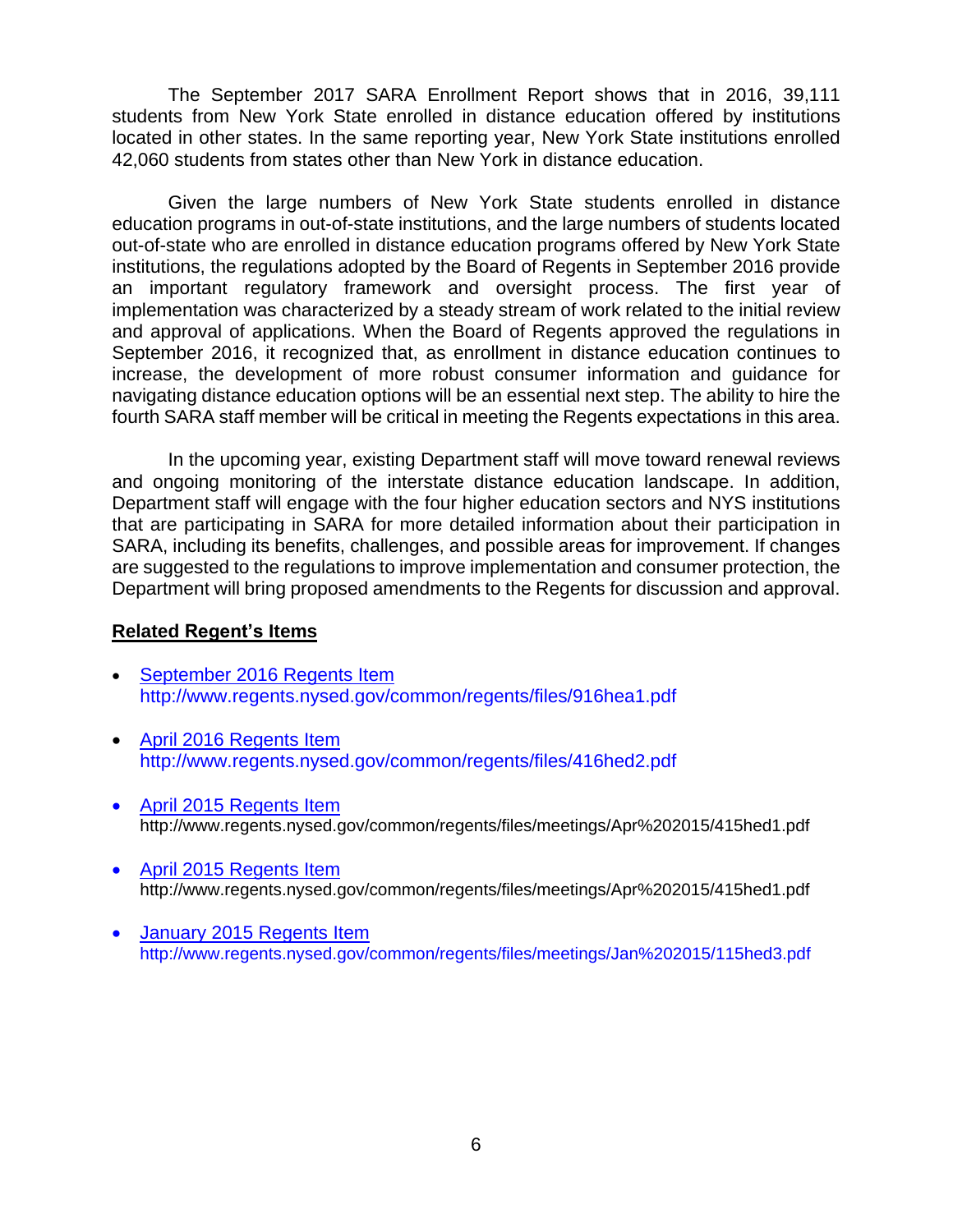# Appendix 1 New York State Institutions Approved to Participate in SARA as of 12/31/2017

| <b>Institution Name</b>                     | <b>Member Type</b> | <b>Approval Date</b> |
|---------------------------------------------|--------------------|----------------------|
| SUNY College of Technology at Delhi         | <b>SUNY</b>        | 1/6/2017             |
| <b>Bryant &amp; Stratton College</b>        | Proprietary        | 1/20/2017            |
| <b>Canisius College</b>                     | Independent        | 1/20/2017            |
| <b>Finger Lakes Community College</b>       | <b>SUNY</b>        | 1/27/2017            |
| The New School                              | Independent        | 1/27/2017            |
| <b>SUNY Oneonta</b>                         | <b>SUNY</b>        | 1/27/2017            |
| <b>Syracuse University</b>                  | Independent        | 1/27/2017            |
| Manhattan College                           | Independent        | 1/27/2017            |
| Monroe College                              | Proprietary        | 1/31/2017            |
| <b>Hartwick College</b>                     | Independent        | 2/6/2017             |
| <b>Cornell University</b>                   | Independent        | 2/6/2017             |
| Cayuga Community College                    | <b>SUNY</b>        | 2/10/2017            |
| Sarah Lawrence College                      | Independent        | 2/10/2017            |
| SUNY College at Plattsburgh                 | <b>SUNY</b>        | 2/10/2017            |
| The Sage Colleges                           | Independent        | 2/17/2017            |
| <b>Berkeley College</b>                     | Proprietary        | 2/17/2017            |
| Concordia College                           | Independent        | 2/17/2017            |
| <b>SUNY Empire State College</b>            | <b>SUNY</b>        | 2/17/2017            |
| Nazareth College of Rochester               | Independent        | 2/24/2017            |
| Roberts Wesleyan College                    | Independent        | 3/3/2017             |
| <b>SUNY</b> at Buffalo                      | <b>SUNY</b>        | 3/3/2017             |
| <b>School of Visual Arts</b>                | Proprietary        | 3/3/2017             |
| SUNY College of Technology at Canton        | <b>SUNY</b>        | 3/3/2017             |
| Columbia University in the City of New York | Independent        | 3/3/2017             |
| Long Island University                      | Independent        | 3/3/2017             |
| <b>Trocaire College</b>                     | Independent        | 3/10/2017            |
| <b>SUNY</b> at Albany                       | <b>SUNY</b>        | 3/10/2017            |
| New York Institute of Technology            | Independent        | 3/17/2017            |
| <b>Hudson Valley Community College</b>      | <b>SUNY</b>        | 3/17/2017            |
| <b>Touro College</b>                        | Independent        | 3/31/2017            |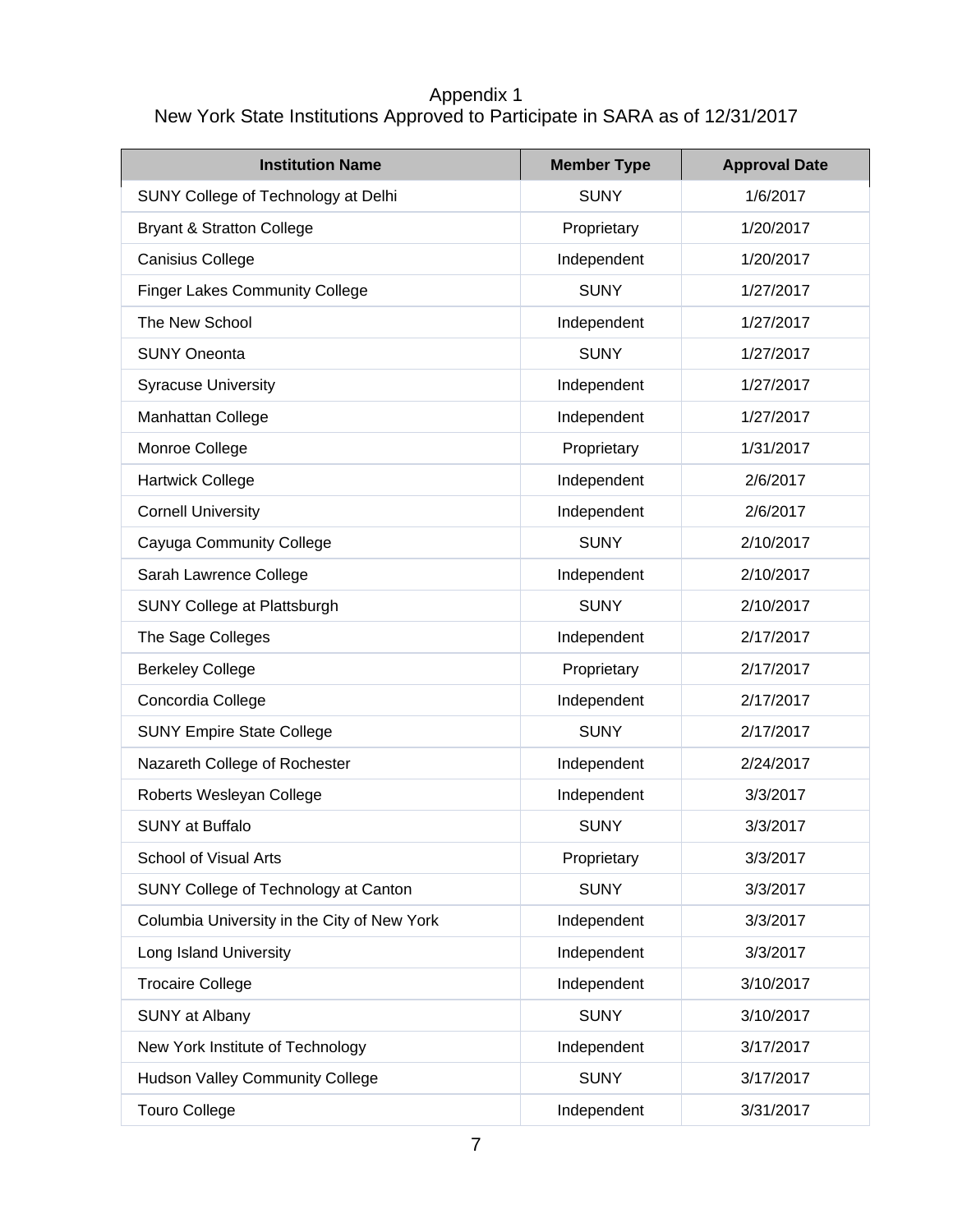| <b>Institution Name</b>                          | <b>Member Type</b> | <b>Approval Date</b> |
|--------------------------------------------------|--------------------|----------------------|
| <b>SUNY at Stony Brook</b>                       | <b>SUNY</b>        | 3/31/2017            |
| New York Medical College                         | Independent        | 3/31/2017            |
| <b>Herkimer County Community College</b>         | <b>SUNY</b>        | 3/31/2017            |
| SUNY College of Technology at Alfred             | <b>SUNY</b>        | 3/31/2017            |
| New York University                              | Independent        | 4/7/2017             |
| Rochester Institute of Technology                | Independent        | 4/7/2017             |
| Pace University                                  | Independent        | 4/7/2017             |
| Daemen College                                   | Independent        | 4/14/2017            |
| John Jay College of Criminal Justice             | <b>CUNY</b>        | 4/27/2017            |
| <b>Yeshiva University</b>                        | Independent        | 4/27/2017            |
| Jamestown Community College                      | <b>SUNY</b>        | 5/5/2017             |
| St. John's University                            | Independent        | 5/5/2017             |
| <b>Molloy College</b>                            | Independent        | 5/12/2017            |
| The Bank Street College of Education, Inc.       | Independent        | 5/23/2017            |
| <b>SUNY College at Oswego</b>                    | <b>SUNY</b>        | 6/19/2017            |
| <b>LIM College</b>                               | Proprietary        | 6/22/2017            |
| <b>Hofstra University</b>                        | Independent        | 7/21/2017            |
| <b>SUNY College at Brockport</b>                 | <b>SUNY</b>        | 7/28/2017            |
| D'Youville College                               | Independent        | 7/28/2017            |
| <b>Marist College</b>                            | Independent        | 8/4/2017             |
| Metropolitan College of New York                 | Independent        | 8/4/2017             |
| <b>SUNY Adirondack Community College</b>         | <b>SUNY</b>        | 8/18/2017            |
| <b>Alfred University</b>                         | Independent        | 8/25/2017            |
| Unification Theological Seminary                 | Independent        | 8/31/2017            |
| Mercy College                                    | Independent        | 8/31/2017            |
| <b>Sullivan County Community College</b>         | <b>SUNY</b>        | 9/18/2017            |
| SUNY College of Environmental Science & Forestry | <b>SUNY</b>        | 9/29/2017            |
| The King's College                               | Independent        | 9/29/2017            |
| Dominican College                                | Independent        | 10/20/2017           |
| <b>SUNY at New Paltz</b>                         | <b>SUNY</b>        | 10/27/2017           |
| Utica College                                    | Independent        | 11/16/2017           |
| The College of Saint Rose                        | Independent        | 11/17/2017           |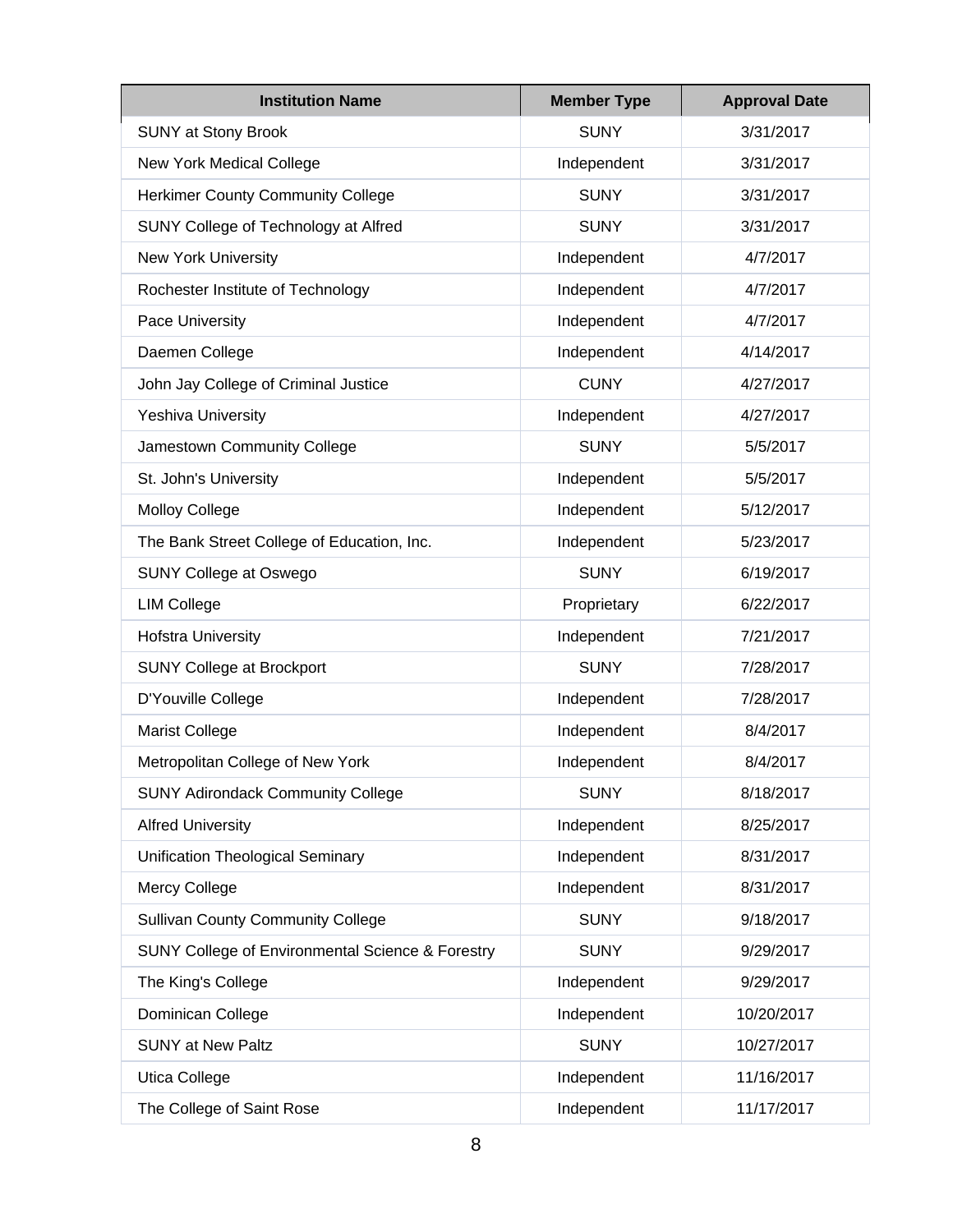| <b>Institution Name</b>                    | <b>Member Type</b> | <b>Approval Date</b> |
|--------------------------------------------|--------------------|----------------------|
| Fordham University                         | Independent        | 11/17/2017           |
| <b>Houghton College</b>                    | Independent        | 11/17/2017           |
| New York Chiropractic College              | Independent        | 11/17/2017           |
| <b>Excelsior College</b>                   | Independent        | 11/17/2017           |
| <b>Clarkson University</b>                 | Independent        | 11/17/2017           |
| St. Bonaventure University                 | Independent        | 11/17/2017           |
| Ithaca College                             | Independent        | 11/22/2017           |
| <b>SUNY Buffalo State College</b>          | <b>SUNY</b>        | 11/28/2017           |
| The Culinary Institute of America          | Independent        | 12/8/2017            |
| The College of Westchester                 | Proprietary        | 12/8/2017            |
| The University of Rochester                | Independent        | 12/8/2017            |
| The CUNY School of Professional Studies    | <b>CUNY</b>        | 12/13/2017           |
| Northeastern Seminary                      | Independent        | 12/18/2017           |
| <b>Tompkins Cortland Community College</b> | <b>SUNY</b>        | 12/26/2017           |
| Medaille College                           | Independent        | 12/26/2017           |
| Teacher's College at Columbia University   | Independent        | 12/26/2017           |